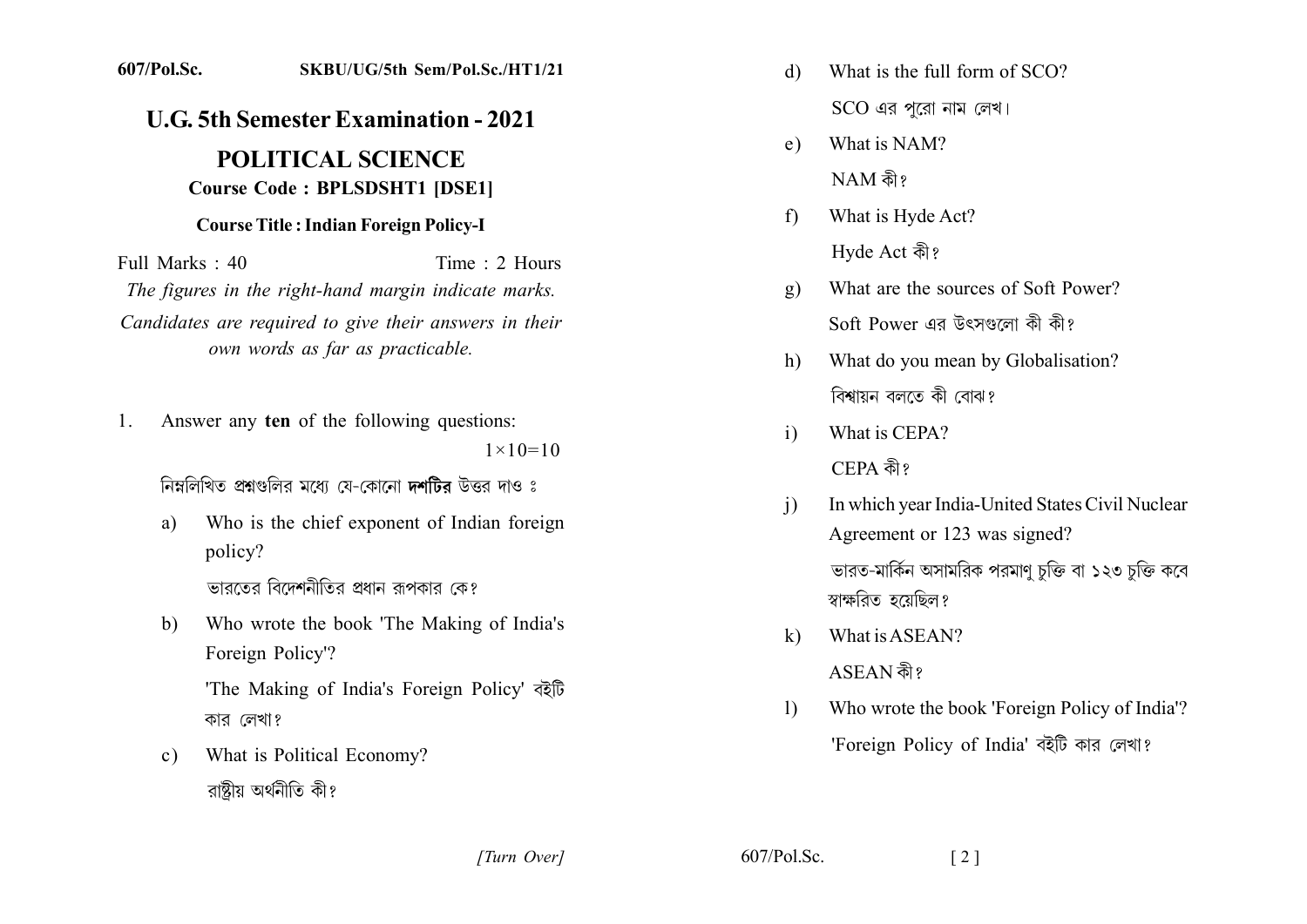- Mention two neutral countries in the world.  $m$ ) পথিবীর দটি নিরপেক্ষ দেশের নাম লেখ।
- In which year Declaration of Strategic  $n)$ Partnership was signed?

কোন বছর Declaration of Strategic Partnership স্বাক্ষরিত হয়?

- Who is the present Foreign Minister of India?  $\Omega$ ভাবতের বর্তমান বিদেশমন্ত্রী কেং
- Answer any five of the following questions in brief:  $2_{-}$  $2 \times 5 = 10$

নিম্নলিখিত প্রশ্নগুলির মধ্যে যে-কোনো পাঁচটির সংক্ষিপ্ত উত্তর দাওঃ

- What do you mean by Indian Foreign Policy?  $a)$ ভারতের বৈদেশিক নীতি বলতে কী বোঝ?
- What do you mean by Soft-Power in the  $b)$ context of India? ভারতের পরিপ্রেক্ষিতে Soft-Power বলতে কী বোঝ?
- What do you mean by NAM?  $c)$ জোট নিরপেক্ষতা কাকে বলে?
- Mention the name of the member countries of  $\mathbf{d}$ **BIMSTEC?**  $\overline{\mathrm{BIMSTEC}}$  এর সদস্য রাষ্টগুলির নাম উল্লেখ কর।

 $\begin{bmatrix} 3 \end{bmatrix}$ 

- What is Cold War?  $e)$ ঠাণ্ডা লডাই কী?
- What are the aims of SAARC?  $f$ )  $SAARC$  এর লক্ষাণ্ডলি কী কী?
- What is Silk route?  $g)$ রেশম পথ কী?
- Why India did not sign CTBT?  $h$ ভারত কেন CTBT তে স্বাক্ষর করেনি?
- $\mathcal{E}$ Answer any two of the following questions:  $5 \times 2 = 10$

নিম্নলিখিত প্রশ্নগুলির মধ্যে যে-কোনো দটির উত্তর দাও ঃ

- Discuss the features of Indian foreign policy. a) ভারতের পররাষ্ট্রনীতির বৈশিষ্ট্যগুলি আলোচনা কর।
- What are the differences between Hard and  $h)$ Soft power?

Hard ও Soft power এর মধ্যে কী কী পার্থকা রয়েছে?

Write a short note on Look-east Policy.  $c)$ Look-east Policy সম্পৰ্কে একটি টীকা লেখ।